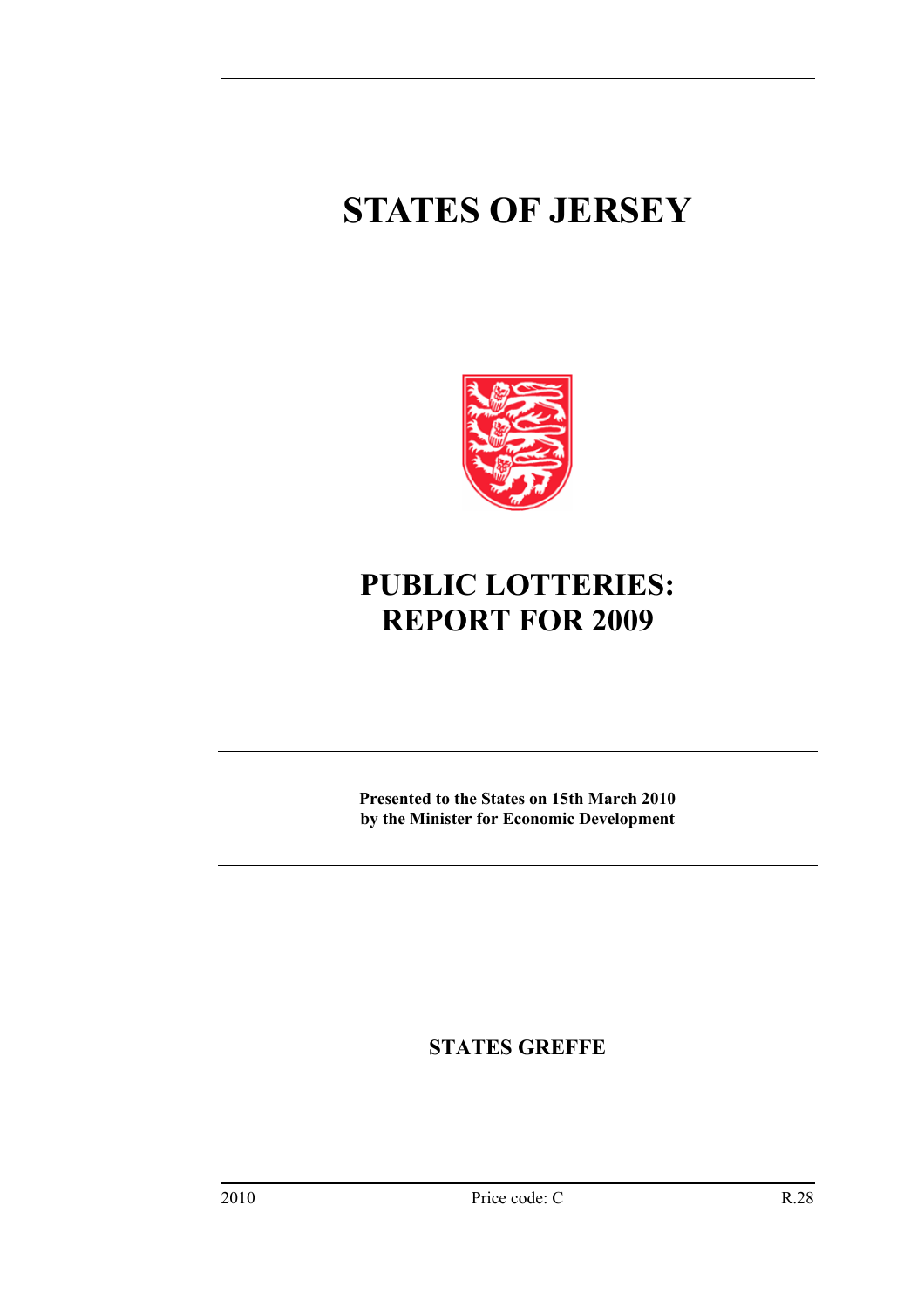#### **REPORT**

#### **Introduction**

The Minister for Economic Development, in accordance with the provisions of Regulation 4(4) of the Gambling (Channel Islands Lottery) (Jersey) Regulations 1975, is pleased to submit to the States a report of the Public Lotteries promoted from 1st January 2009 up to and including the Draw of 17th December 2009, together with an income and expenditure account and balance sheet.

## **Overview of the Channel Islands Lottery**

Policy for the Lottery in 2009 was decided by the Assistant Minister for Economic Development in Jersey, Connétable L. Norman and the Culture and Leisure Member in Guernsey, Deputy F. Quin.

#### **Public Lotteries Board**

The Public Lotteries Board is constituted in accordance with Regulation 3 of the Channel Islands Lottery (Jersey) Regulations 1975, as amended, for the purpose of advising the Minister on general matters connected with the Lotteries and for conducting the Draw held in Jersey. Its Members in 2009 were –

Mr. I.T. Barnes (Chairman) Mr. P.S. Cruickshank Mr. D.A. Wallis Mr. G.J. Roscouet Ms M. Horton Mr. A.J. Arnold Dr. J. Lane (Secretary)

On 20th October 2009, Mr. Adrian Garnier was appointed as a new member of the Board as the Regulations require a Chairman and not less than 6 other persons to be members of the Board. After leaving Bournemouth University School of Finance and Law in 1999, Mr. Garnier has been involved in the banking and finance industry.

The Board retains a vital function, providing continuity of experience to the Minister. The Board meets quarterly and without the individual contribution of its Members, the C.I. Lottery would not have been able to continue.

#### **The Policy of the Minister for Economic Development**

In keeping with recent practice, the States approved the Minister's Report and Proposition presented to the States on 17th November 2009, asking for approval that the total Jersey portion of the profits of the Channel Islands Lottery for 2009 and 2010 should be paid to the Association of Jersey Charities for the benefit of the community and the charitable needs of the Island. The Proposition also had States approval to set aside as a reserve, 10% of the Jersey surplus for 2009 and 2010.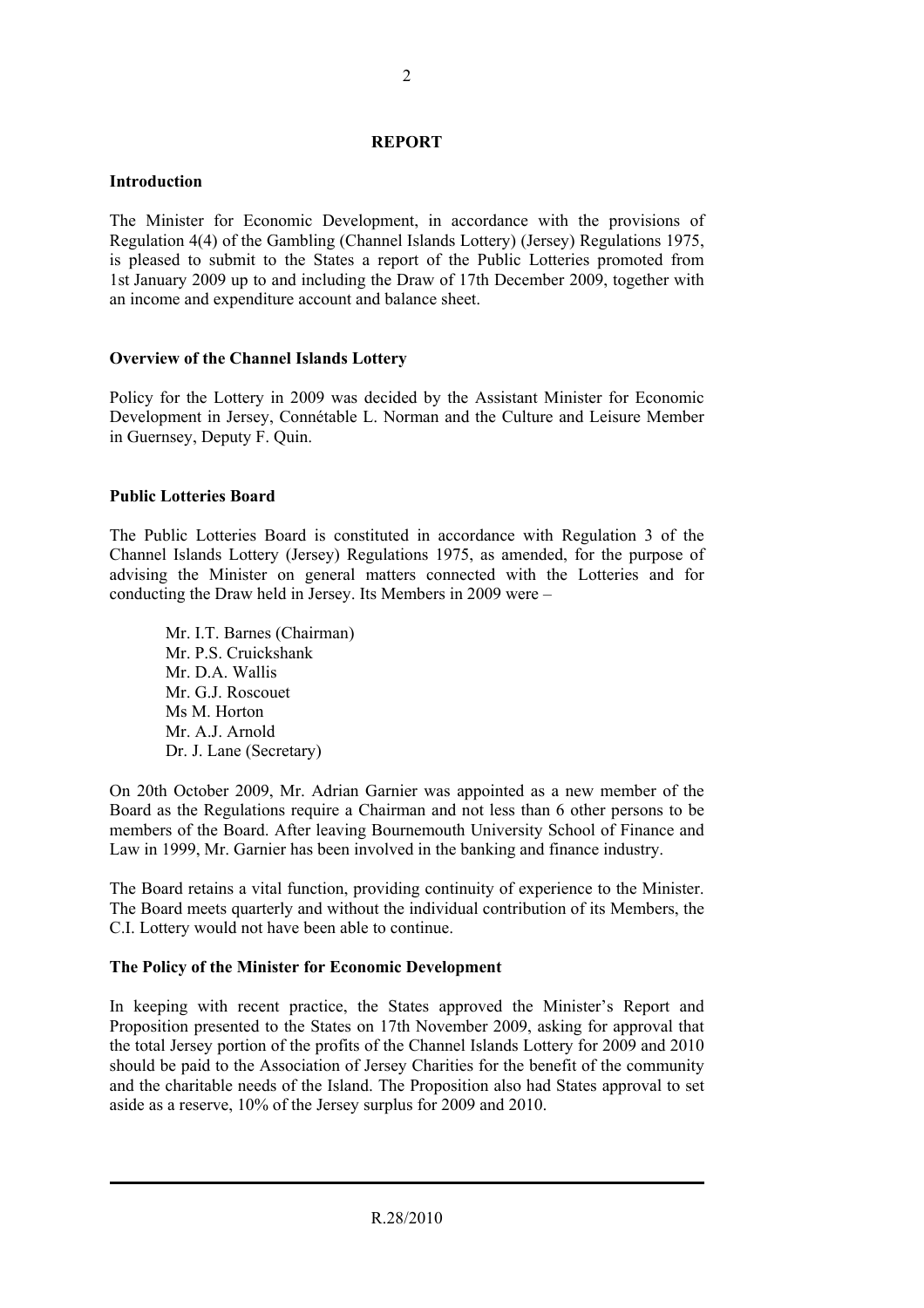The remaining 90% profit, according to the provisions of Regulation 4(5) of the Gambling (Channel Islands Lottery) (Jersey) Regulations 1975 would be applied in such manner and for such purposes of public benefit as the States shall from time to time by Act direct. It was the Minister's recommendation to the States that these funds be granted to the Association of Jersey Charities. This recommendation follows that agreed by the States in 2008 when £445,414 (80% of the total) was granted to the Association. On this occasion, because of the pressure on funding as a consequence of the economic climate, the Association had requested the Minister to now retain a 10% reserve rather than the previous 20%.

The proposed transfer of 10% of the Jersey profits from 2009 and 2010 to the Accumulated Fund was to maintain a contingency for the Association of Jersey Charities should sales of the Channel Islands Lottery decline.

The grant due to be paid to the Association of Charities for the year is £305,791, a decrease of £139,623 on 2008. This is because the 2008 surplus included an estimate for uncollected prizes paid which was lower than the actual prizes paid in 2008. The Association therefore benefited from a higher surplus in 2008 and this has had to be corrected in the 2009 accounts.

Having undertaken a public consultation on the future of the lottery, it is clear that there is a strong belief that the Islands should continue their own public lottery until there was a clear indication from both the States and Parliament that extension of the U.K. National Lottery was a realistic proposal.

To that end, the strategy in 2009 was to –

- continue the 'Two Super Scratch Games' from January 2009, until the Christmas Bumper Draw in December 2009;
- ensure that any future modernisation of the Island's gambling legislation should take account of the needs of charitable and other good causes; and
- continue the information gathering process on the potential for the extension of the National Lottery to the Islands.

#### **Main Agents**

The Minister maintained two appointed Main Agents to act on his behalf in distributing tickets in the Island.

The Main Agents were –

Mrs. S. Le Brocq Mr. and Mrs. M. Vowden

The two Main Agents purchased tickets at a discount of 13% for all the Games including the Christmas Draw.

All agents, including sub-agents, were offered an additional commission equal to 1% of any winning ticket sold by them of a value of £750 or more. The agents, however, had to register with the Regulation and Licensing Manager and purchase a special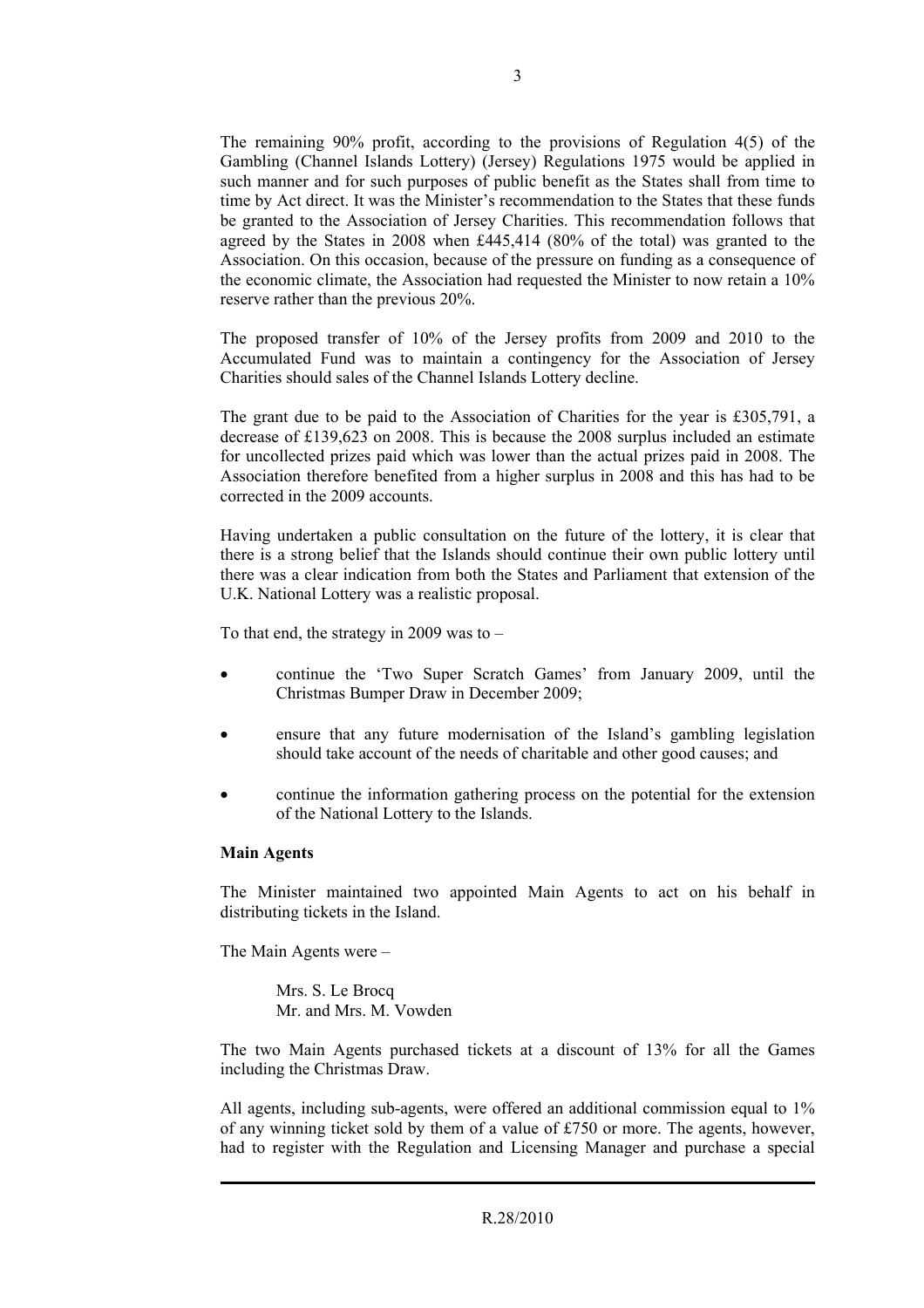stamp number to stamp the reverse side of all tickets sold by them, in order to receive the ex-gratia payment.

The Minister records his appreciation to the Main Agents for their hard work and enthusiasm during the year.

#### **The Lottery Game**

The prize structure for the games introduced in January 2009, were as follows –

#### **Super Scratch Game 3**

Prize structure per 200,000 tickets –

| 2 Prizes of         | £20,000 | $=$ | £40,000 |                          |
|---------------------|---------|-----|---------|--------------------------|
| 10 Prizes of        | £500    | $=$ | £5,000  |                          |
| 50 Prizes of        | £100    | $=$ | £5,000  |                          |
| 200 Prizes of       | £25     | $=$ | £5,000  |                          |
| 500 Prizes of       | £10     | $=$ | £5,000  |                          |
| 2,000 Prizes of     | £5      | $=$ | £10,000 |                          |
| 5,000 Prizes of     | £2      | $=$ | £10,000 |                          |
| 40,000 Free Tickets |         | $=$ | £40,000 |                          |
| <b>Total Prizes</b> |         |     |         | £120,000 = $60\%$ return |

Win ratio  $= 1:4.19$ 

Sales for these games were very successful throughout the year, selling out at a rate of approximately one game every two months. Two different design games were on sale at the same time with the same prize structure for each game.

## **The Christmas Charity Draw**

The planning and promotion of the Christmas Charity Draw remains the most important of the year and continues to draw significant public interest and support. In order to maintain this, both the Assistant Minister in Jersey and the Culture and Leisure Member in Guernsey were strongly of the opinion that the First Prize had to be seen to be rising steadily and it was agreed that the minimum First Prize would start at £300,000.

Two million tickets were printed for this draw, 300,000 extra than in 2008, as once again tickets had sold out several days before the draw in 2008. This proved successful and tickets remained available in Jersey up until the day before the Draw.

The Minister is delighted to report that all tickets were sold from a Jersey issue of 1,240,000 tickets, representing an increase of 180,000 (17%) on Jersey sales over the previous year.

Guernsey sold 760,000 tickets, representing an increase of 162,300 (27%) on their sales over the previous year, amounting to a joint sales level of 2,000,000 tickets by Lottery Day. This represented an increase of 342,300 tickets on the previous year. The Channel Islands Lottery achieved a top prize of £651,000, exceeding the £553,000 achieved the previous year.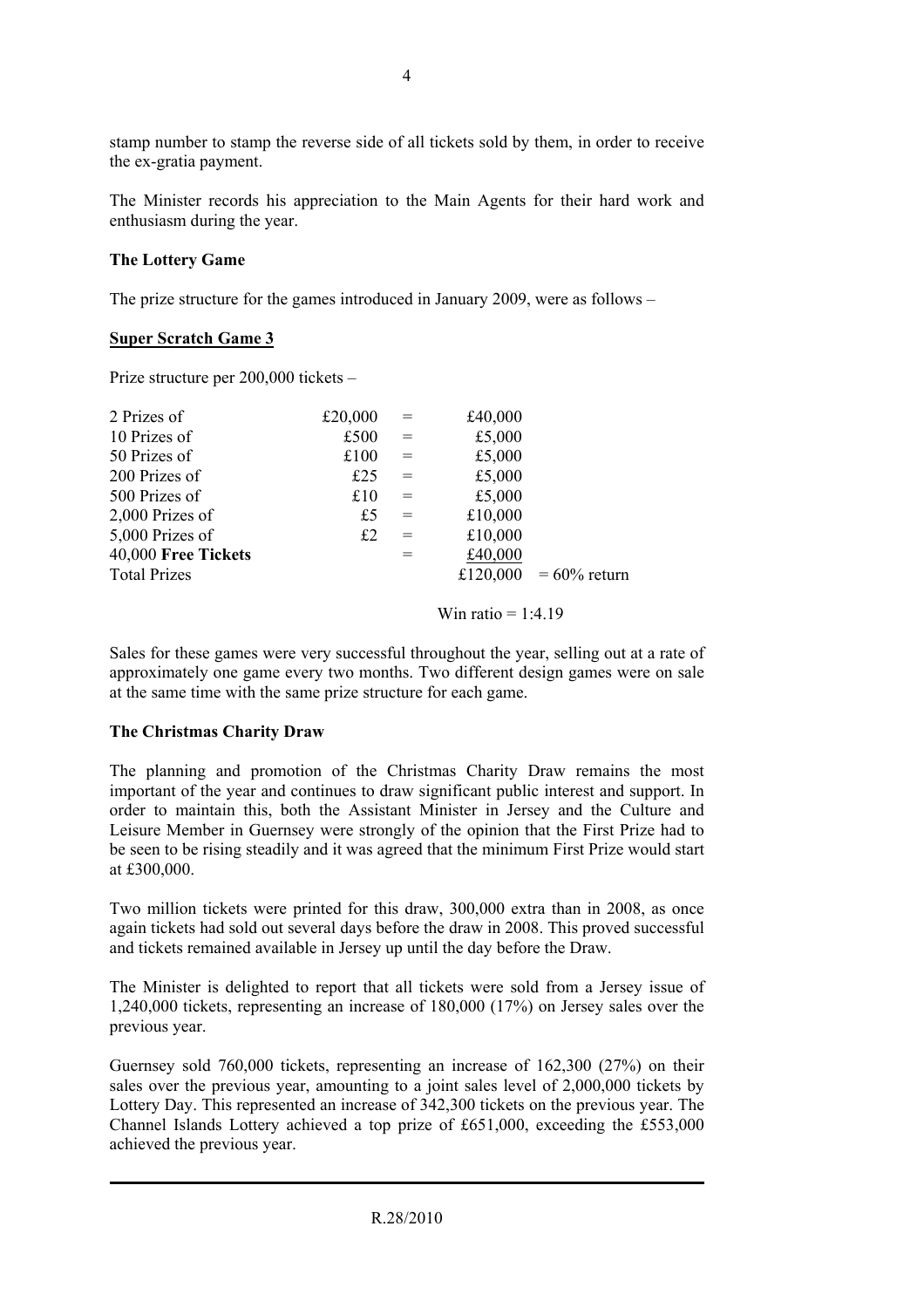Finally, special mention must be made of the vital part played by the Islands' media for broadcasting and printing the daily press releases, which played an invaluable part in the successful promotion of the Draw.

#### **The Lottery Show**

The only Lottery Draw to be broadcast by Channel Television was the Christmas Charity Bumper Draw. The appreciation of the Minister goes to Mrs. Karen Rankine, Managing Director (Broadcast) and the staff at Channel Television for their continued support.

#### **Marketing and promotion**

Marketing for the Lottery was undertaken by the Departments' Officers in both Islands. The result was an imaginative and colourful campaign transmitted through poster, press and television that provided a very positive message.

#### **The year's ticket sales**

Ticket sales for the year (inclusive of the Christmas Draw) showed an increase over the previous year, with Jersey sales 4.37% up over the previous year. Guernsey sales were up 6.84%, giving a combined sales increase of 5.36% year on year. Of the total 3,550,300 tickets sold across the Islands 2,104,000 were sold in Jersey and 1,446,300 in Guernsey<sup>[1](#page-4-0)</sup>.

There were 9 scratch card games promoted throughout the year. 1,550,300 tickets were sold in total (864,000 tickets in Jersey and 686,300 in Guernsey). Jersey sales were down 9.6% and Guernsey sales down 9.2%.

## **Channel Islands Lottery (Jersey) Fund**

The Channel Islands Lottery is administered and governed by the Public Lotteries Board, which is constituted in accordance with the Channel Islands Lottery (Jersey) Regulations 1975.

The States of Guernsey contribute 60% of their gross sales to the prize fund each year. The remaining 40% is retained by Guernsey to cover their costs of administering the Fund. Unclaimed time expired prizes are shared between Guernsey and Jersey in accordance with sales ratio.

#### **The Lottery website at [www.gov.je](http://www.gov.je/)**

Once again the Lottery results for the Christmas Draw were made available through the States of Jersey Website.

<span id="page-4-0"></span> $\frac{1}{1}$  $<sup>1</sup>$  The accounting methodology for displaying revenue and expenditure changed this year and consequently there are</sup> small differences between how the lottery office has reported actual sales (as simple year on year variation) and how they are presented in the accounts.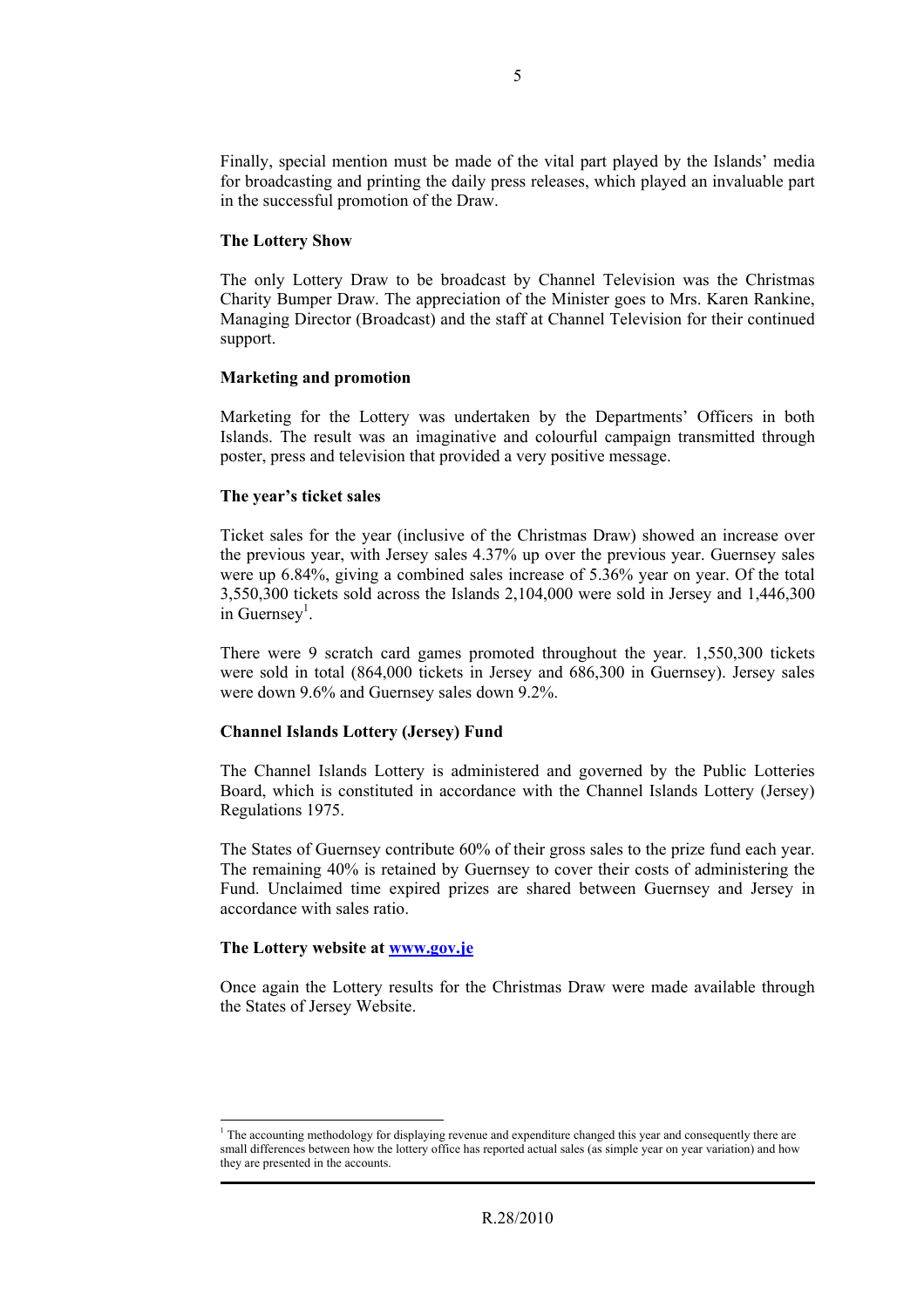#### **The Association of Jersey Charities**

Founded in 1971, the Association of Jersey Charities now represents approximately 248 Jersey charities. The Minister continued to support their efforts for local charitable causes and recognised the importance of Channel Islands Lottery profits as the mainstay of the Association's funding. The provision of the States grant is governed through a Service Level Agreement.

Grants by the Association are ordinarily only available to its members from the second year of membership and are considered at each of its Quarterly Meetings. Applicants must first make formal written application describing the use to which the grant would be applied and then, at the meeting, give a short presentation and answer questions from the membership. No grant is made in excess of £20,000 to any member during the same financial year in order that the greatest possible number of charitable causes may benefit from the funding. Not all applications are successful and undergo strict scrutiny.

The relationship whereby the Minister is able to delegate awards to the Association, who are then able to assist its membership, works well. The grants approved in 2009 by the Association of Jersey Charities are listed below and illustrate the very real benefits accrued by Lottery profits for local good causes.

#### **List of applications approved in 2009 (from the 2008 Grant)**

| Art in the Frame Foundation – Rent and electricity                           | £6,000.00  |
|------------------------------------------------------------------------------|------------|
| Trinity Youth Club – Shortfall of youth worker salary                        | £17,241.00 |
| Friends of the Bridge – Café manager salary                                  | £20,000.00 |
| TOP - Volunteer training                                                     | £1,500.00  |
| George V Cottage Homes Residents Association - Indoor games and travel costs | £400.00    |
| Jersey Sea Cadets - RIB                                                      | £16,514.00 |
| Jersey Domestic Violence Forum – To host annual conference                   | £15,000.00 |
| Jersey Child Care Trust – New computer and leaflet reprint                   | £14,699.00 |
| Grace Trust – Part time administrator                                        | £7,392.00  |
| Weston Health Care Foundation – Part time manager and refurb                 | £20,000.00 |
| Les Amis - Wheel chair vehicle                                               | £20,000.00 |
| Ace of Clubs $-2$ staff plus travel costs                                    | £14,690.20 |
| Stroke Association – Leaflet translation and projector                       | £4,685.60  |
| Roseneath Trust – Paint exterior of building                                 | £17,650.00 |
| Boys Brigade – Repair, redecoration and equipment                            | £20,000.00 |
| No. 7 Overseas (Jersey) Squadron – Flight simulator                          | £9,000.00  |
| Les Amis Incorporated – Replace old vehicles                                 | £20,000.00 |
| ACET Jersey - To continue HIV/AIDS education                                 | £20,000.00 |
|                                                                              |            |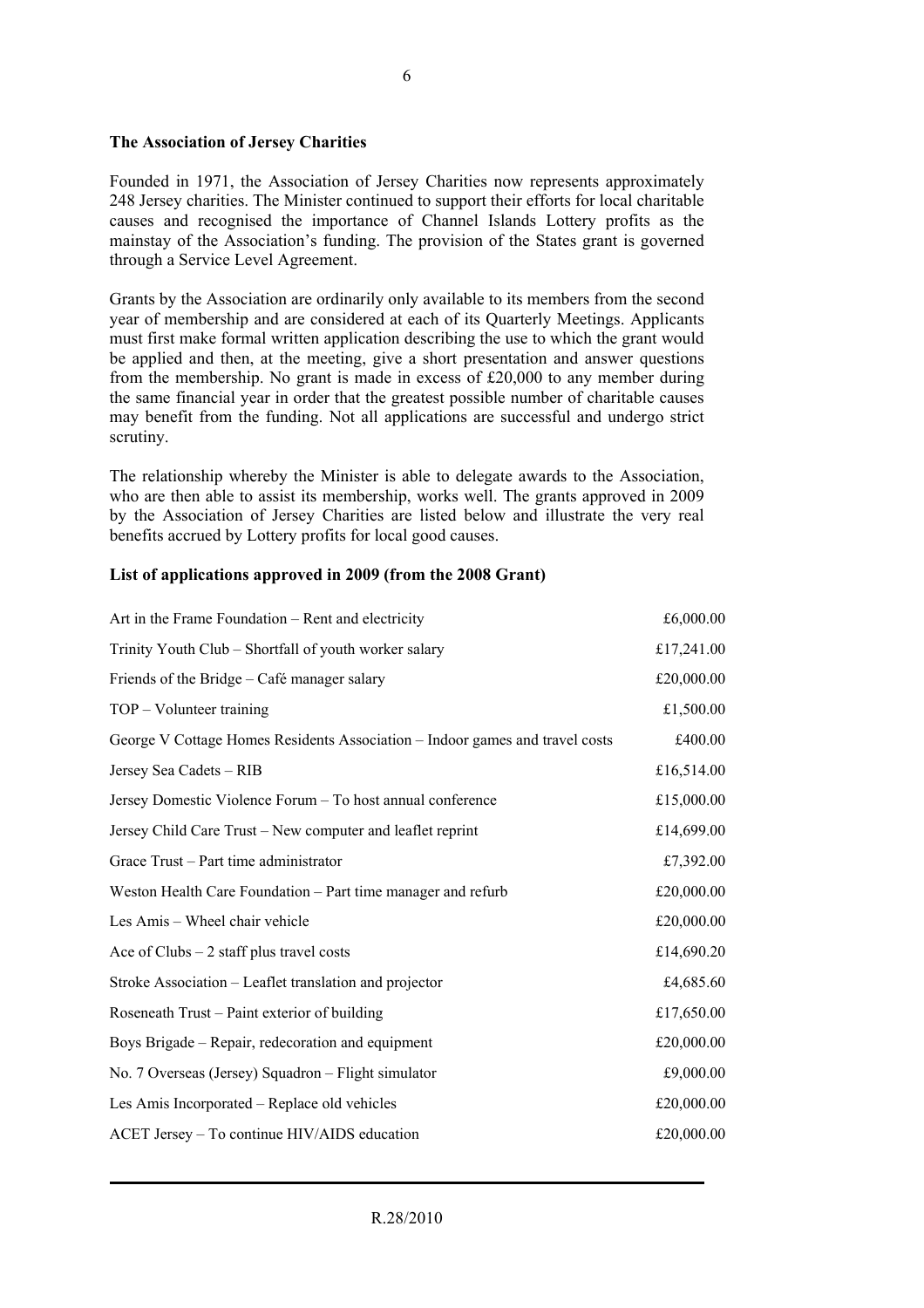| Jersey Mencap - To run 2nd stage of Art skills                           | £10,669.49  |
|--------------------------------------------------------------------------|-------------|
| British Red Cross Society Jersey – To employ a youth and schools manager | £20,000.00  |
| Jersey Women's Refuge – To cover one outreach salary                     | £20,000.00  |
| Jersey Citizen's Advice Bureau – Refurbishment, new server, costs        | £20,000.00  |
| Alzheimer's Disease Society Jersey – Training costs                      | £18,600.00  |
| Brighter Futures – Outreach facilitator                                  | £19,672.00  |
| Silkworth Lodge - Refurb bathrooms                                       | £4,313.00   |
| JCOA – Refurb of bedrooms                                                | £9,900.00   |
| CCT – Development officer website printer                                | £19,754.99  |
| Causeway Association – New toilet and new carpets                        | £10,146.60  |
| Roseneath Trust – Deputy manager salary                                  | £20,000.00  |
| Headway – Refurb of centre and shop                                      | £20,000.00  |
| <b>TOTAL</b>                                                             | £437,827.88 |

#### **The administration charge**

A charge of £4,300 is made to the Culture and Leisure Department in Guernsey as a contribution in respect of work undertaken for the administration and management of the Lottery.

## **States Treasury recharges**

The Department has a Service Level Agreement with the Shared Services Division of Treasury and Resources for financial, administrative and audit support with the C.I. Lottery. This includes services such as preparing accounts on behalf of both Islands, reconciling winning tickets, paying commissions, auditing accounts and being present at the Christmas Lottery Draw and for which the Treasury charges the Department a fee. Part of the 2008 fee from Treasury was not taken until 2009, therefore the fee for 2008 was £9,203 and in 2009 £34,981.

The final accounts for the C.I. Lottery (unaudited) up to December 2009 are noted overleaf.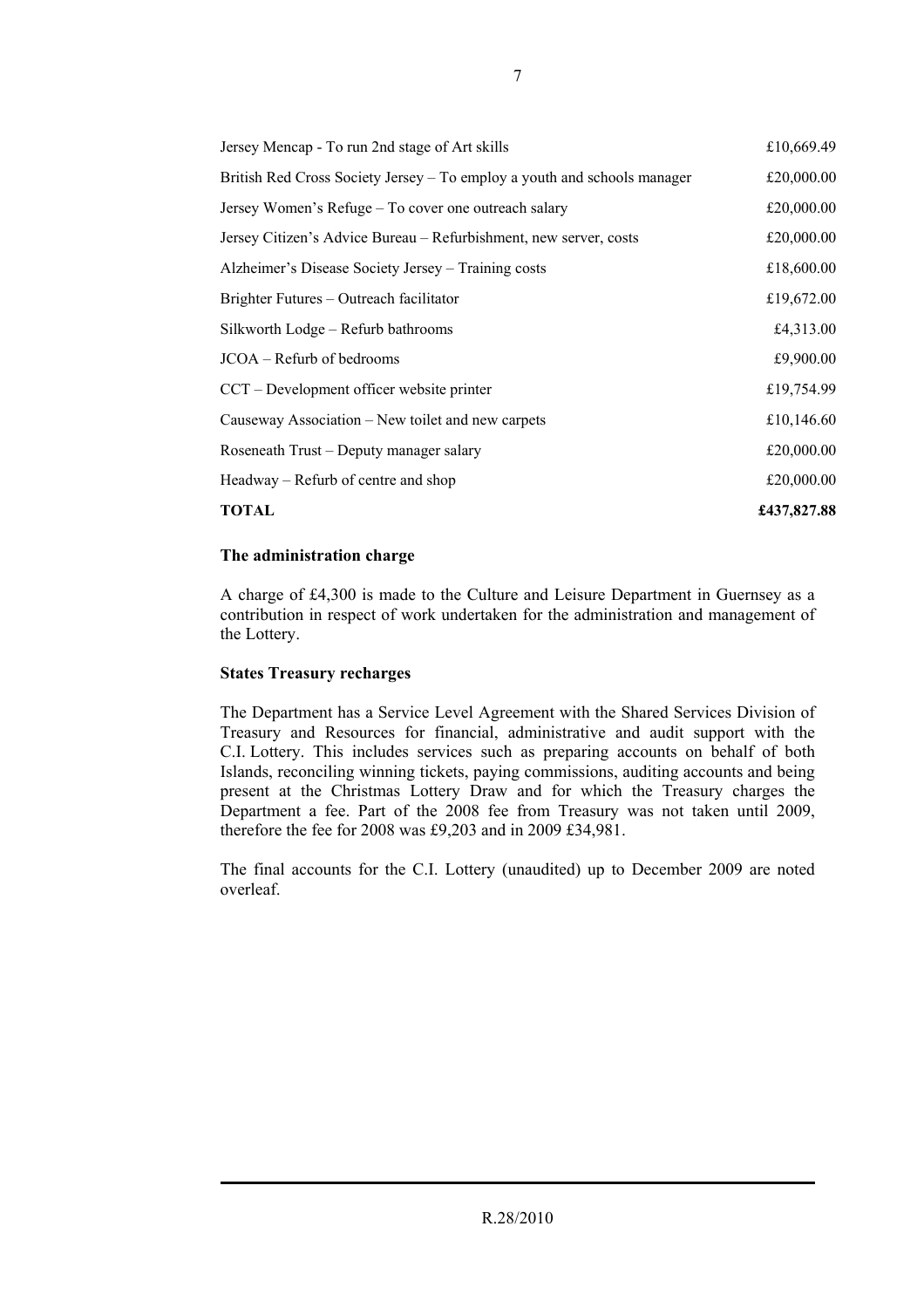## **Channel Island Lottery (Jersey) Fund**

#### **Fund/Reserve Highlights: Surplus for the year of £33,978 a decrease of 69.5% on 2008 Jersey ticket sales increased by 4.8%**

#### **Purpose of Fund**

The Channel Island Lottery is administered and governed by the Public Lotteries Board, which is constituted in accordance with the Gambling (Channel Islands Lottery) (Jersey) Regulations 1975.

The States of Guernsey contribute 60% of their gross sales to the prize fund each year. The remaining 40% is retained by Guernsey to cover their costs of administering the Fund. Unclaimed time expired prizes are shared between Guernsey and Jersey in accordance with sales ratio.

In 2008 a grant of 80% of the total profits was made to the Association of Jersey Charities. In 2009 a decision was made by the States to increase the grant to 90% of the total profits for the benefit of the community and the charitable needs of the island.

#### **Actual vs prior year**

The decrease in surplus from 2008 to 2009 was 69.5%. This was due to Guernsey prizes in 2008 being under accrued for resulting in a larger surplus being reported in 2008 and an increase in the percentage due to be paid to the Association of Jersey Charities from 80% (2008) to 90% (2009) of the Fund's profits.

#### **Key financial results of the Operating Cost Statement**

#### **Sales of tickets** • **Ticket sales of £2,980,213 a decrease of £376,587 (30%) on 2008**

In 2008 Guernsey ticket sales were shown gross, however, in 2009 they are shown as Guernsey's contribution to the prize fund and hence are net of 40% of sales retained by Guernsey to meet their administration costs. Ticket sales by Guernsey and Jersey increased in real terms by 4.8% and 7.8% respectively.

#### **Other revenue** • **Other revenue of £540, a decrease of £118,679 (99.5%) on 2008**

In 2008 other revenue included time expired prizes but in 2009 they are reported as a reduction in the prizes paid within other operating expenditure.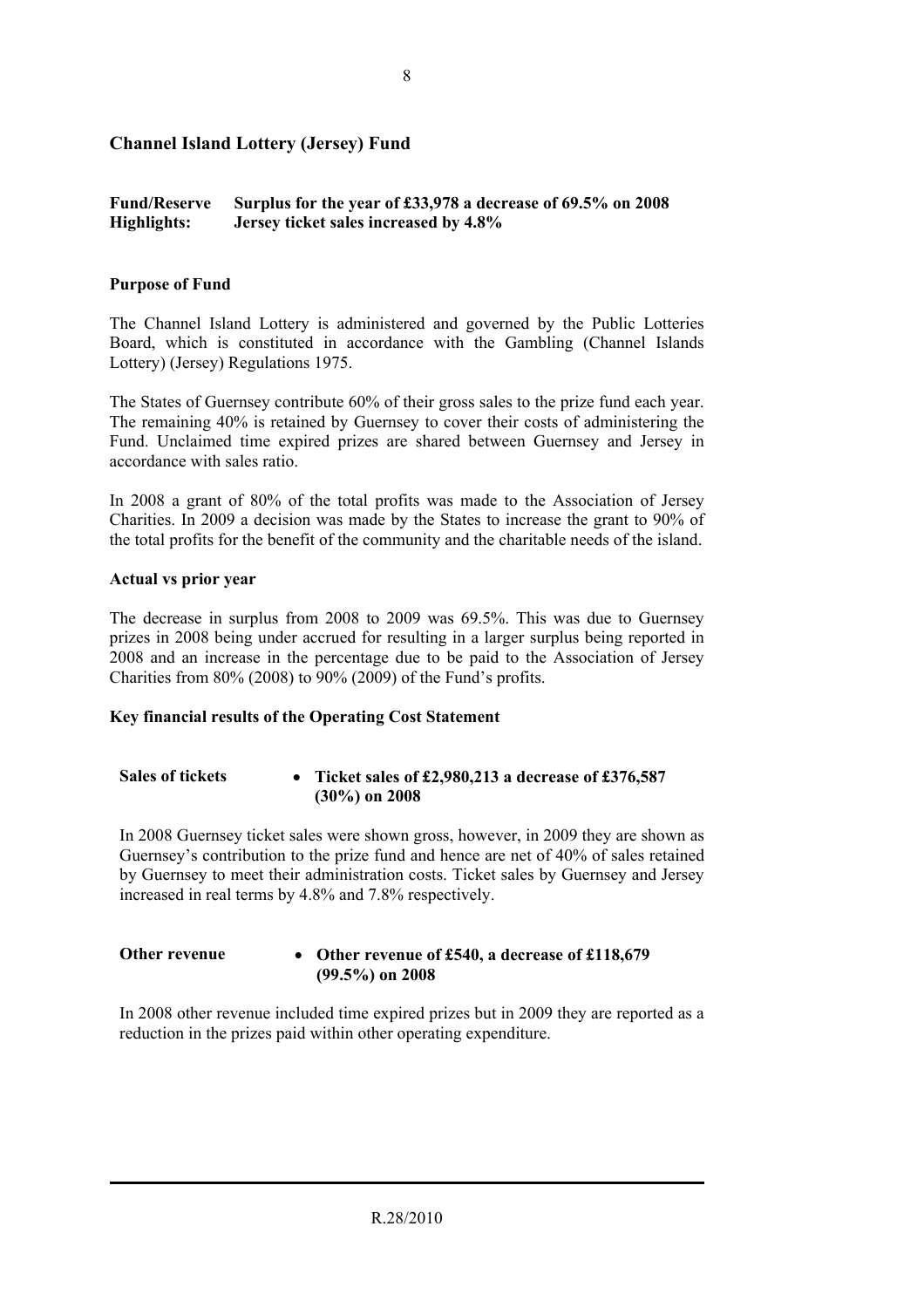#### **Supplies and Services** • **Supplies and Services of £480,404, a decrease of £424,550 (46.9%) on 2008**

The expenditure for supplies and services has decreased due to the net affect of Guernsey administration costs no longer being reported in 2009, staff costs now being recharged as part of supplies and services and commission due to agents now being accrued for in the accounts. In real terms supplies and services have increased by 12.6% due to increases in printing and advertising costs and a recharge in 2009 for the central administration of the Fund during 2008 and 2009.

#### **Grants and subsidy payments**  • **The grant due to be paid to the Association of Charities of £305,791, a decrease of £139,623 (31.3%) on 2008**

The grant due to be made to the Association of Jersey Charities for the year is £305,791, 90% of the profits prior to calculating the grant, compared to 80% in 2008. The 2008 surplus included an estimate for uncollected prizes paid which was lower than the actual prizes paid in 2008. The Association therefore benefited from a higher surplus in 2008 and a lower surplus in 2009.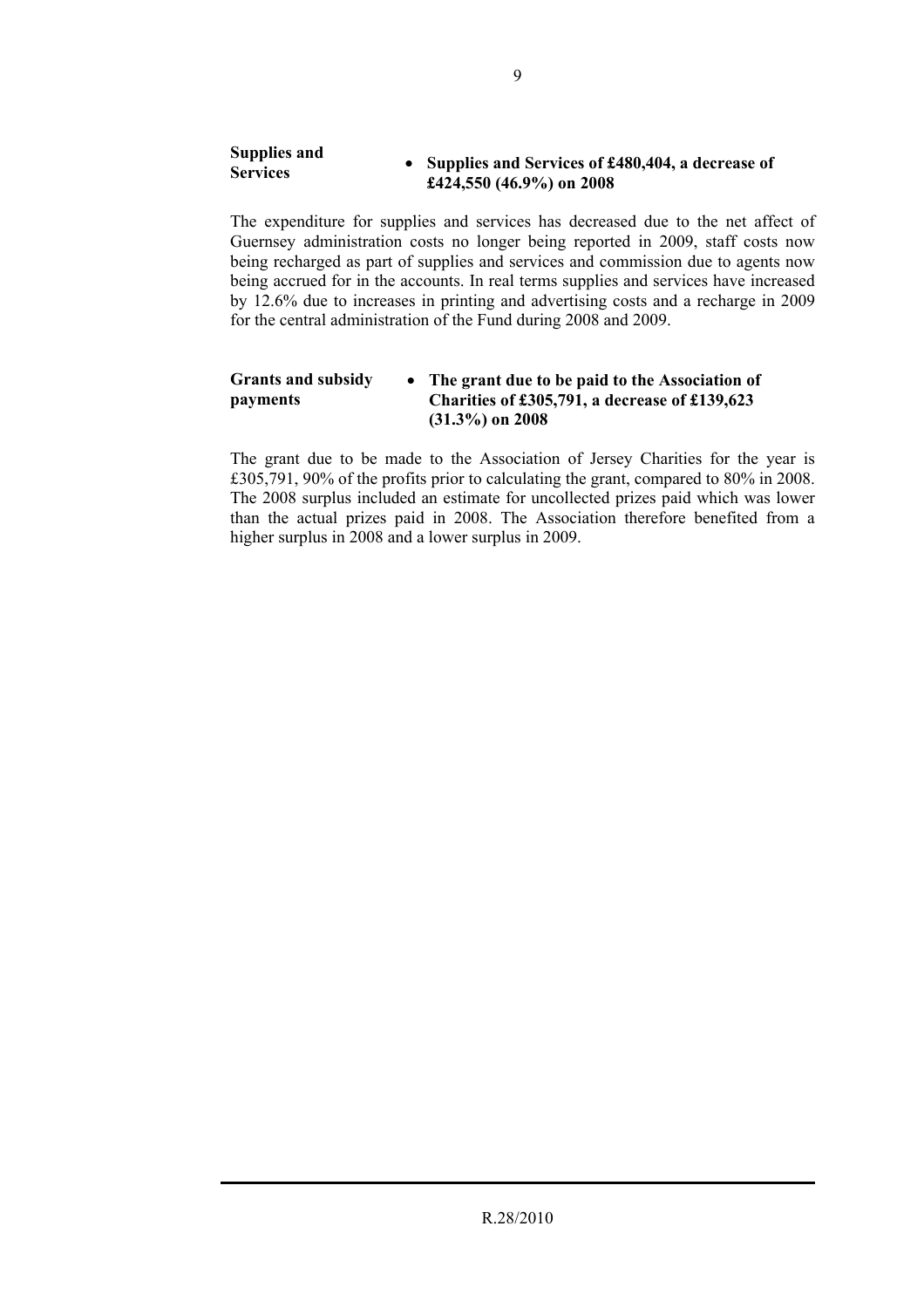#### Channel Island Lottery (Jersey) Fund **Operating Cost Statement** 2009 2008 Actual Actual  $\mathbf{f}$ £ Revenue **Earned through operations** Sales of goods and services Sale of tickets in Jersey 2.112.433 2.016.000 1,340,800 Sale of tickets in Guernsey Guernsey contribution to prize fund 867.780 1,580 Other Lottery income 4,300 15,021 Investment income 18,720 Other revenue 540 119,219 **Total Revenue** 3,003,773 3,492,620 Expenditure **Operating expenditure** Staff costs<sup>1</sup> 27,985 Supplies and services<sup>2</sup> 480,404 914,156 Other operating expenditure<sup>3</sup> 1,993,711 2,183,600 445.414 Grants and subsidy payments 305,791 **Total Expenditure** 2,969,795 3,381,266 33,978 Surplus for the year 111,354

1 Staff costs are now recharged to the fund and are shown in 'Supplies and Services'.

2 Supplies and services includes 'administrative costs', 'Guernsey's discount on ticket price', 'agents' commission on winning tickets', 'previous year's unclaimed prize money' and 'supplies and services' which were presented separately in 2008.

3 Other operating expenditure includes 'prize money paid and accrued' and 'administration recharges' which were presented in 'administrative cost's in 2008

4 Guernsey sales of tickets were shown gross in 2008, however, in 2009 they are shown as a contribution to the prize fund.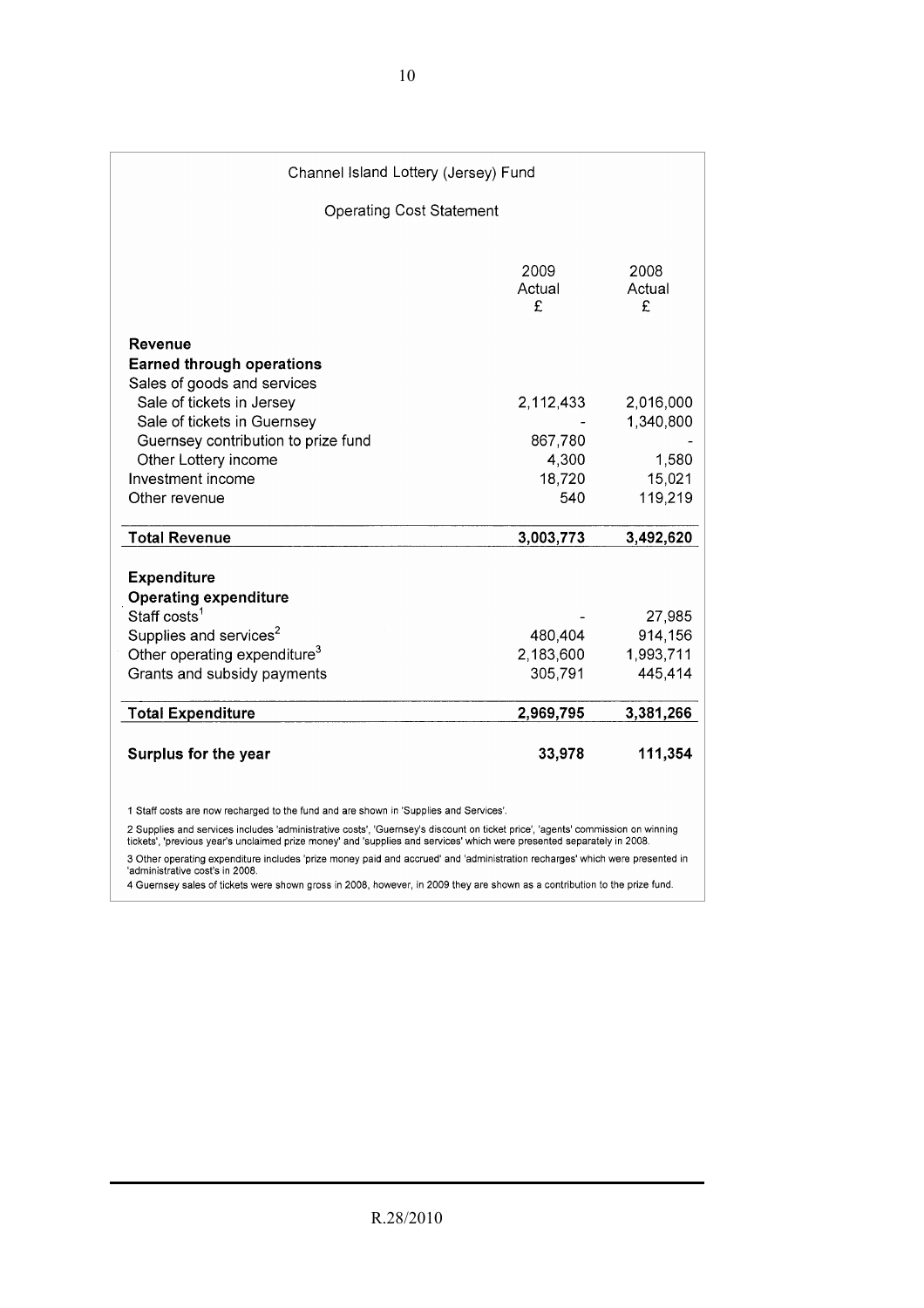| Channel Islands Lottery (Jersey) Fund                               |                     |                     |
|---------------------------------------------------------------------|---------------------|---------------------|
| Balance Sheet as at 31st December 2009                              |                     |                     |
|                                                                     | 2009<br>Actual<br>£ | 2008<br>Actual<br>£ |
| <b>Current Assets</b>                                               |                     |                     |
| Debtors                                                             | 241,620             | 951,054             |
| Cash advanced to the Consolidated Fund                              | 830,231             | 796,943             |
| <b>Total Current Assets</b>                                         | 1,071,851           | 1,747,997           |
| <b>Current Liabilities</b><br>Creditors                             |                     |                     |
| Uncollected prizes                                                  | 285,306             | 788,688             |
| Balance held for the Association of Charities                       | 305,791             | 445,414             |
| Other creditors                                                     | 683                 | 67,802              |
| <b>Total Current Liabilities</b>                                    | 591,780             | 1,301,904           |
| <b>Net Assets</b>                                                   | 480,071             | 446,093             |
| <b>Reserves: Accumulated Revenue and Reserve</b><br><b>Balances</b> | 480,071             | 446,093             |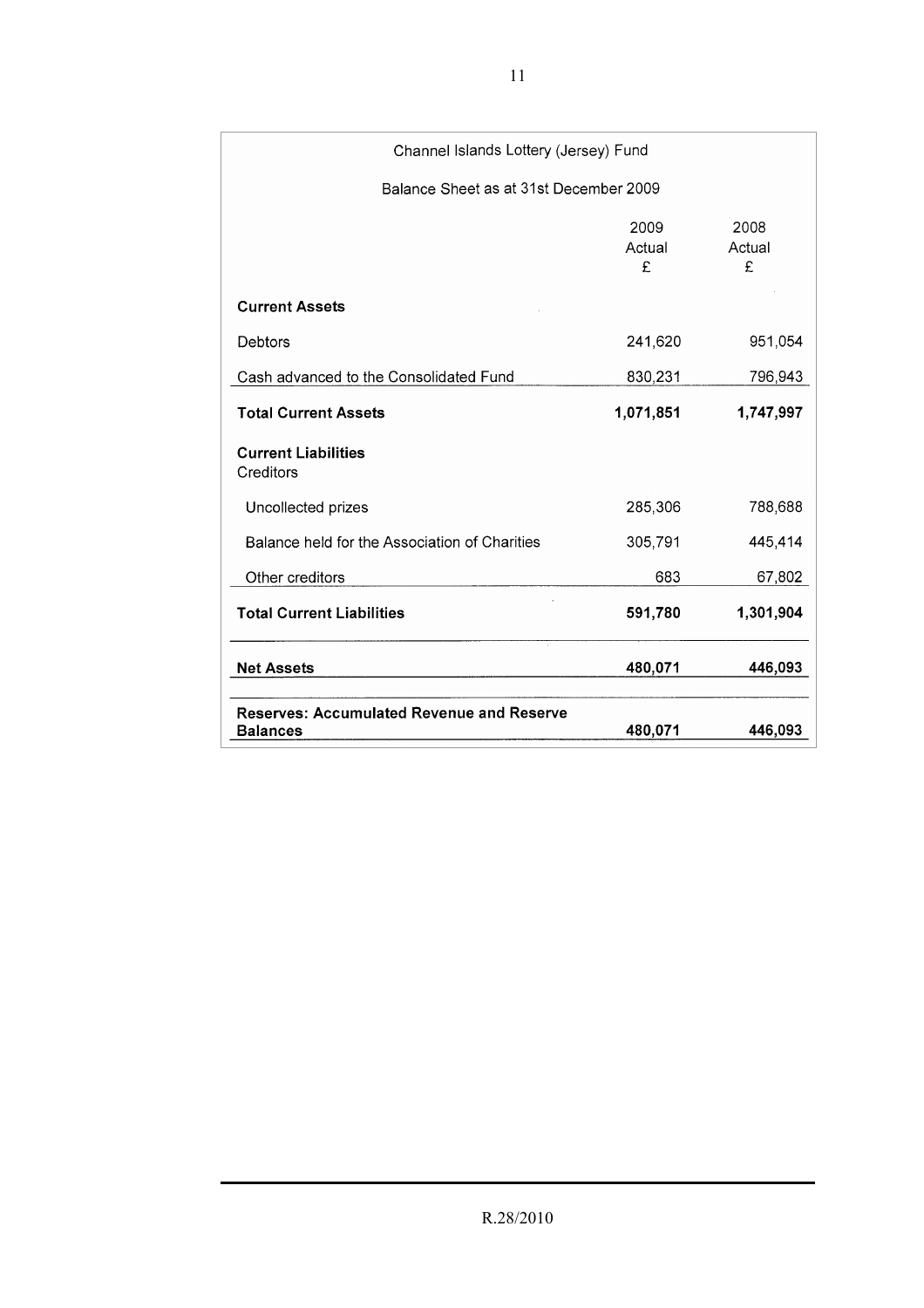| Channel Island Lottery                                                                                                                                                                                                            | (Jersey) Fund              |                                           |            |           |                                                                                       |                          |               |           |
|-----------------------------------------------------------------------------------------------------------------------------------------------------------------------------------------------------------------------------------|----------------------------|-------------------------------------------|------------|-----------|---------------------------------------------------------------------------------------|--------------------------|---------------|-----------|
| Operating Cost Statement                                                                                                                                                                                                          |                            |                                           |            |           | $-30.50%$                                                                             |                          |               |           |
|                                                                                                                                                                                                                                   | Actual<br>2009<br>$\omega$ | Actual<br>2008<br>$\overline{\mathbf{a}}$ | Difference | నీ        | Reason                                                                                | $\overline{\phantom{a}}$ | £ would be    | న్        |
| Revenue                                                                                                                                                                                                                           |                            |                                           |            |           |                                                                                       |                          |               |           |
| Earned through operations                                                                                                                                                                                                         |                            |                                           |            |           |                                                                                       |                          |               |           |
| Sales of goods and services                                                                                                                                                                                                       |                            |                                           |            |           |                                                                                       |                          |               |           |
| Sale of tickets in Jersey                                                                                                                                                                                                         | 433<br>2,112,              | 2,016,000                                 | 96,433     | 4.78%     | Increase in Jsy sales                                                                 |                          | 2,112,433     | 4.78%     |
| Guernsey contribution to prize fund                                                                                                                                                                                               | 867,780                    | 1,340,800                                 | (473, 020) | $-35.28%$ | Gsy net sales in 2009 but gross<br>in 2008, 2009 gross would be:                      | 1,446,300                | 1,446,300     | 7.87%     |
| Other Lottery income                                                                                                                                                                                                              | 4,300                      | 1,580                                     | 2,720      | 172.15%   | Increase in admin chg to Gsy                                                          |                          | 4,300         | 172.15%   |
| Investment income                                                                                                                                                                                                                 | 720<br>$\frac{8}{1}$       | 15,021                                    | 3,699      | 24.63%    | Other revenue overstated by Gsy<br>Increase in notional interest                      |                          | 18,720        | 24.63%    |
| Other revenue                                                                                                                                                                                                                     | 540                        | 119,219                                   | (118, 680) | -99.55%   | shown as credit in expense in<br>portion in 2008, also in 2009<br>time expired prizes |                          | 540           | $-99.55%$ |
|                                                                                                                                                                                                                                   |                            |                                           |            |           |                                                                                       |                          |               |           |
| <b>Total Revenue</b>                                                                                                                                                                                                              | 773<br>3,003,              | 3,492,620                                 | (488, 847) | $-14.00%$ |                                                                                       |                          | 582,293<br>ო  | 2.57%     |
|                                                                                                                                                                                                                                   |                            |                                           |            |           |                                                                                       |                          |               |           |
| Expenditure                                                                                                                                                                                                                       |                            |                                           |            |           |                                                                                       |                          |               |           |
| Operating expenditure                                                                                                                                                                                                             |                            |                                           |            |           |                                                                                       |                          |               |           |
| Staff costs                                                                                                                                                                                                                       |                            | 27,985                                    | 27,985     | 100.00%   | Now charged as admin recharge<br>to Supplies and Services<br>Decrease relates to Gsy  |                          | 29,394        | 5.03%     |
| Supplies and services                                                                                                                                                                                                             | 480                        |                                           |            |           | commission no longer shown,                                                           |                          |               |           |
|                                                                                                                                                                                                                                   | 404                        | 914,156                                   | 433,752    | 47.45%    | Gsy prizes paid was under<br>$2009 =$                                                 | 578,520                  | 1,029,530     | 12.62%    |
| Other operating expenditure <sup>2</sup>                                                                                                                                                                                          | 600<br>2,183,              | 1,993,711                                 | (189, 889) | $-9.52%$  | accrued for in 2008                                                                   |                          | 2,183,600     | 9.52%     |
| Grants and subsidy payments                                                                                                                                                                                                       | 791<br>305,                | 445,414                                   | 139,623    | 31.35%    | Decrease due to reduced surplus<br>in 2009                                            |                          | 305,791       | $-31.35%$ |
| <b>Total Expenditure</b>                                                                                                                                                                                                          | 795<br>2,969,              | 3,381,266                                 | (411, 471) | $-12.17%$ |                                                                                       |                          | 548,315<br>က် | 4.94%     |
|                                                                                                                                                                                                                                   |                            |                                           |            |           |                                                                                       |                          |               |           |
| Surplus for the year                                                                                                                                                                                                              | 978<br>3                   | 111,354                                   | (77, 376)  | 69.49%    |                                                                                       |                          | 33,978        | $-69.49%$ |
| 1 Supples and services includes 'administrative costs', 'Guernesy's discount on the force's commission on winning trickets; 'previous year's unclaimed prize money' and services' which were presented separately in 2008<br>3 Gu |                            |                                           |            |           |                                                                                       |                          |               |           |

R.28/2010